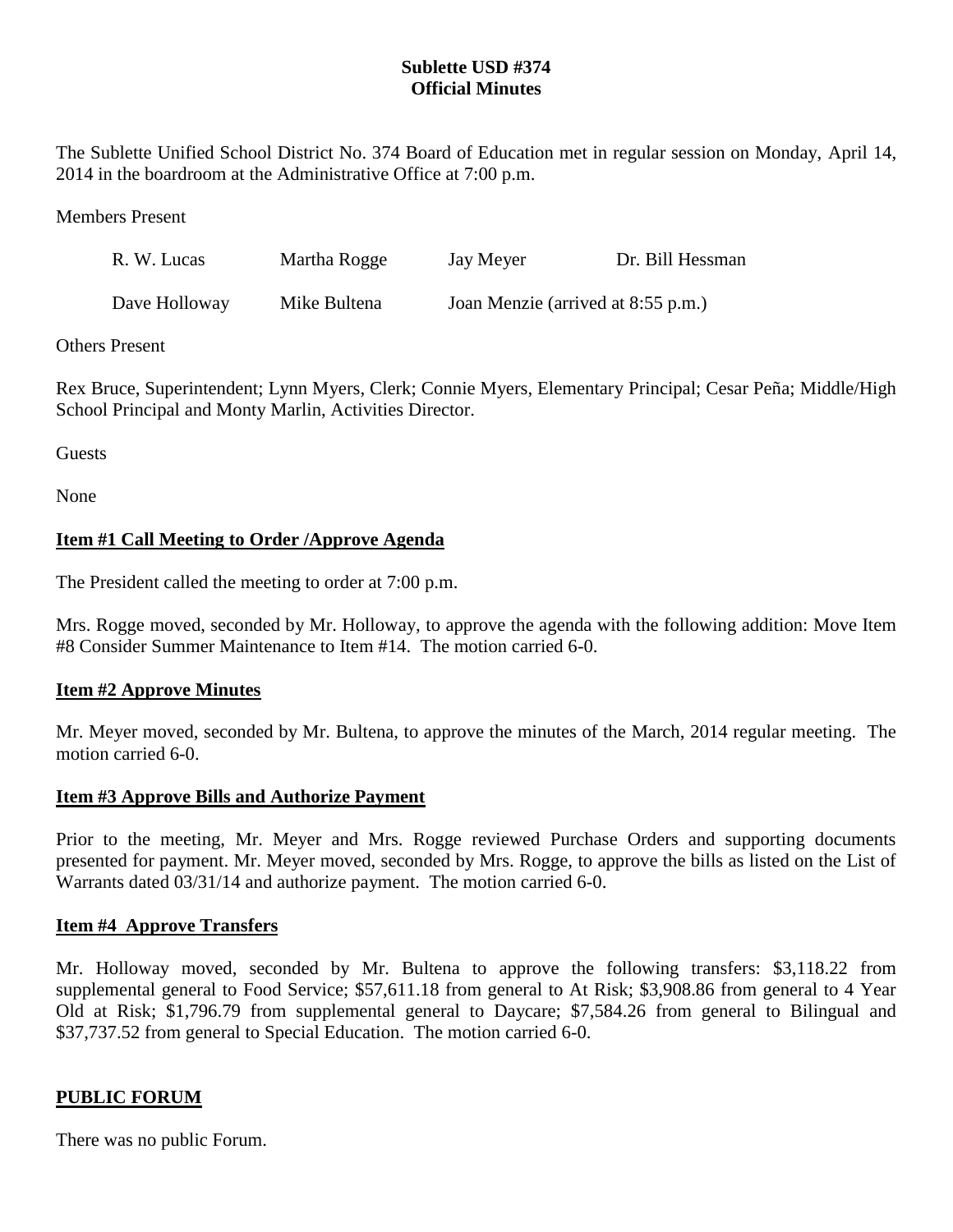Board Minutes Page 2 April 14, 2014

## **Reports**

Curriculum

There was no curriculum report this month.

#### Principals

Mrs. Myers reported on the State Science Fair in Wichita. She also reported that Ella Stapleton had placed second in the State with her safety poster. She also reported on the fifth grade conservation tour, the third grade earth day trip to the Garden City Zoo and Body Venture at the Elementary School.

Mrs. Myers stated that Mrs. Bruce had suspended testing because of the computer program problems the Kansas State Department continued to experience.

Mr. Peña reported that Alyssa Aragon was the student of the month. He also reported that the Band solos had received a two I's and Vocal solo's and small groups received twelve I's at regional music festival. These students will be going to state music festival.

Mr. Peña invited the Board to April 22, 2014 poverty simulation at the High School form 12:30 p.m. to 3:30 p.m. and the all school play on May 3, 2014 at 7:00 p.m.

#### SWPRSC/HPEC

Mr. Meyer reported on the SWPRSC Board meeting. Mr. Lucas reported on the HPEC meeting.

Superintendent:

Mr. Bruce reported that the finance bill passed will result in a \$6,000 to \$8,000 revenue loss for the district. He also discussed the potential problems the removal teacher tenure may cause, the wind generator and track uniforms.

Mr. Bruce informed the Board that the health insurance premium will be 8.9% less effective July 1.

### **Item #5 Select Board Members to present diplomas**

Mrs. Meyer moved, seconded by Mr. Holloway, that Mr. Bultena and Mrs. Rogge will present High School diplomas, Mr. Meyer and Mr. Holloway will present  $8<sup>th</sup>$  Grade diplomas and Dr. Hessman will present CLC diplomas. The motion carried 6-0.

### **Item #6 Consider Summer Food Program**

Dr. Hessman moved, seconded by Mr. Bultena, to approve the summer food program, lunch only, May 27-July 31, 2014. The motion carried 6-0.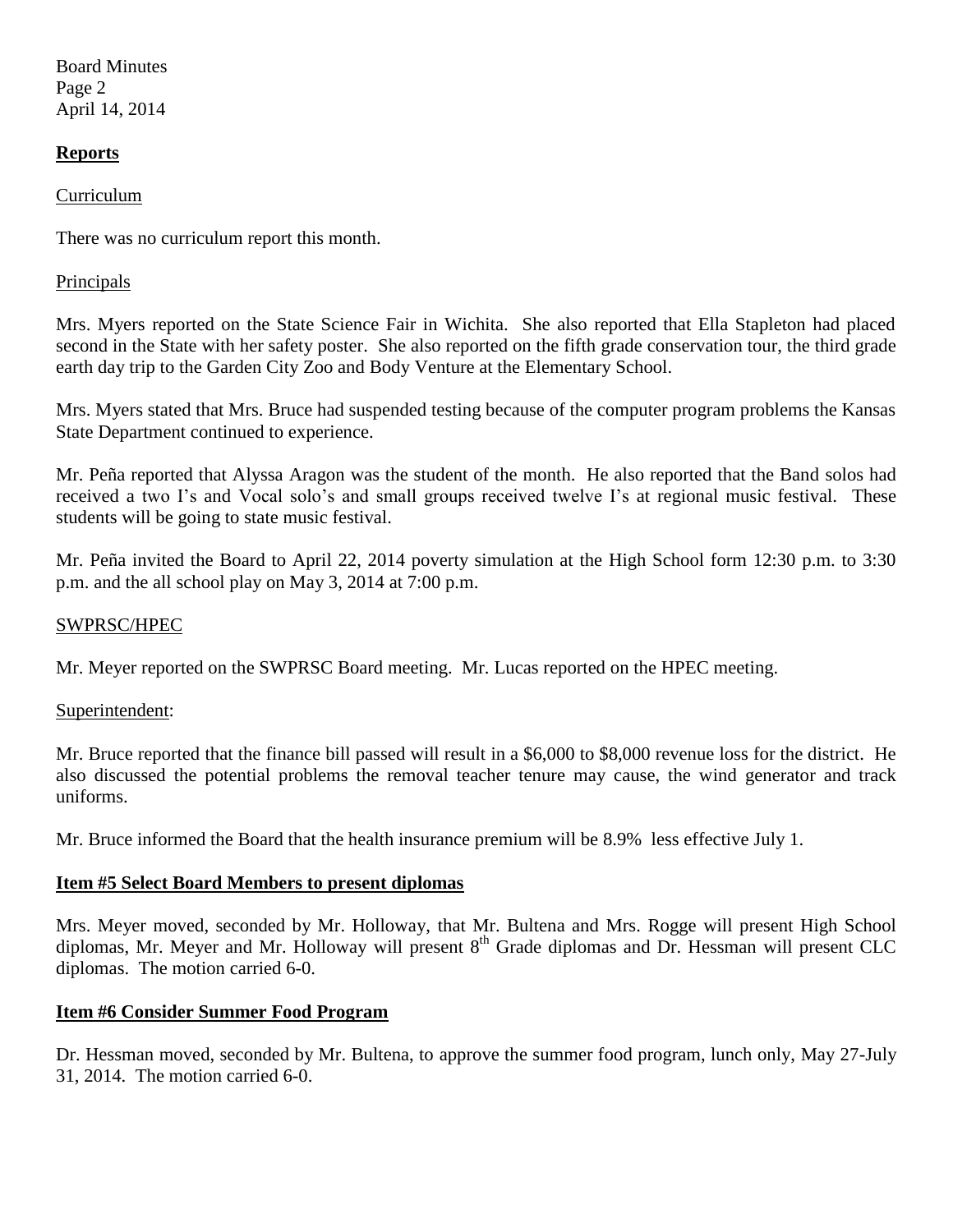Board Minutes Page 3 April 14, 2014

### **Item #7 Consider Summer gym use**

Mr. Holloway moved, seconded by Mr. Bultena, to waive the summer gym use fee in order that Sublette teams pay half price fees to participate in the summer basketball program. The motion carried 6-0.

#### **Item # 8 Consider Summer Maintenance**

This item was moved to Item #14.

### **Item #9 Consider Track Resurface Bids**

Mr. Holloway moved, seconded by Mr. Meyer, to accept the bid from United Sports Systems for \$37,500 to resurface the track. The motion carried 6-0.

## **Item #10 Consider 2014/2015 School Calendar**

Mr. Bultena moved, seconded by Dr. Hessman, to approve the 2014/2015 school calendar. The motion carried  $6-0.$ 

#### **Item #11 Executive Session – Non-elected Personnel**

Mr. Bultena moved, seconded by Mr. Meyer, to go into executive session to discuss non-elected personnel, in order to protect the privacy interest of an identifiable individual(s), to include Mr. Bruce, Mrs. Myers and Mr. Marlin, to be called when needed, in executive session, and to reconvene to open session in the boardroom at 8:50 p.m. The motion carried 6-0.

Mrs. Myers left the executive session at 8:05 p.m.

The Board reconvened to open session at 8:50 p.m.

Mr. Bultena moved, seconded by Mr. Meyer, to go into executive session to discuss non-elected personnel, in order to protect the privacy interest of an identifiable individual(s), to include Mr. Bruce and Mr. Marlin, to be called in when needed, in executive session, and to reconvene to open session in the boardroom at 9:05 p.m. The motion carried 6-0.

Mrs. Menzie entered the executive session at 8:55 p.m.

The Board reconvened to open session at 9:05 p.m.

Mr. Bultena moved, seconded by Mr. Meyer, to go into executive session to discuss non-elected personnel, in order to protect the privacy interest of an identifiable individual(s), to include Mr. Bruce and Mr. Marlin, to be called in when needed, in executive session, and to reconvene to open session in the boardroom at 9:20 p.m. The motion carried 7-0.

Mr. Marlin entered the executive session at 9:10 p.m.

The Board reconvened to open session at 9:20 p.m.